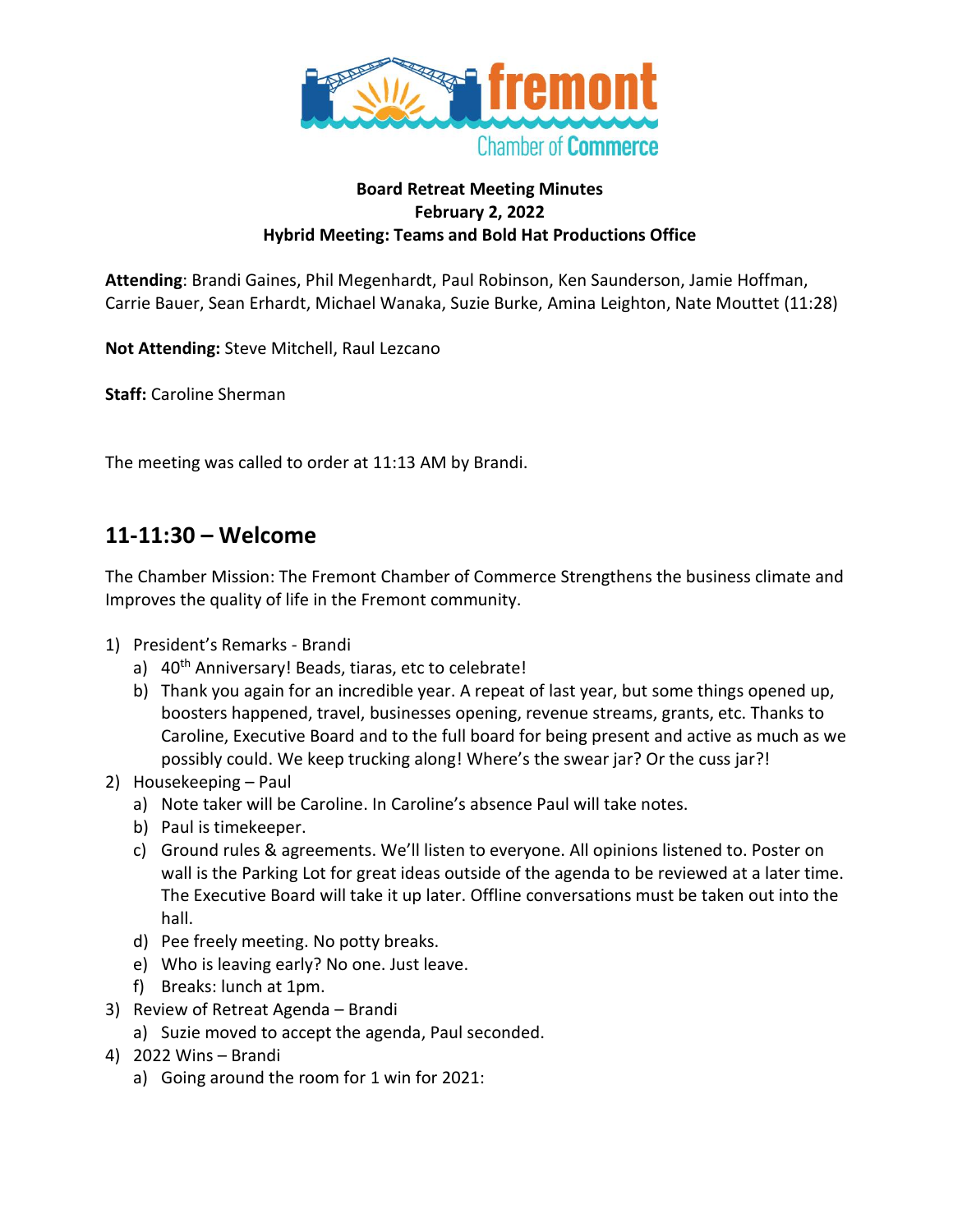- b) Ken: survived another back surgery. Hopefully this is it and PT is going well. Hard to sit for a couple of hours.
- c) Michael: record year for business!
	- i) Suzie: How do you handle shop lifting?
	- (1) Buzz in door system & all merchandise is locked up.
- d) Carrie: enrollment is biggest we've ever had in 100 years & only 4% absentee rate.
- e) [Nate joined the meeting]
- f) Sean: Got engaged on St. Patrick's Day! Got both rings at Michael's. Been overall a challenging year in business & personally, really grateful. Got pillow, food and shelter. Things are OK.
- g) Jamie: record year.
- h) Brandi: survived ankle surgery. Bought a condo. I survived.
- i) Amina: enjoyed travelling to Nashville. Best friend is pregnant. Lorelei is 18 months old.
- j) Paul: professionally the Fremont branch came in  $5<sup>th</sup>$  amongst 60 some odd branches. We bought a new house in Mountlake Terrace.
	- i) Suzie: According to his boss at Boy Scout Breakfast, his is the best small biz branch. Newsweek voted HomeStreet the best small bank in WA. All the WA State banks that don't exist anymore, and this one is celebrating 100 years!
- k) Suzie: The market got re-opened which did a kick in the butt to business here on the street. I give Ryan Reiter kudos for toughing it through and Adobe for letting them setup under the bridge.
- l) Phil: Bold Hat came from Sleeping Beauty back. Starting in May hired 2 guys. First event in Cle Elum in March, Kirkland, Fremont Oktoberfest. Got 600 volunteers in the middle of delta variant. Great things, the team came back. Made some money for the Chamber. Daughter entering her senior year.
- m) Nate: 5, 8, 12 year olds. Got to see family missed for a year. SPU students came back. Break in early December, as crazy as it was to manage a community living on campus, 2000 students on campus and 2000 remote, it worked out.

# **11:30-11:45 – Review of 2021 Action Plan**

High Level, we drilled down to the top 5 needs:

- 1) Successes and Opportunities Brandi
	- a) Membership Development and Membership Services
		- i) Last year, we focused on membership. We updated the membership list to remove old and expired members. We worked on a one-page leave behind for our member prospects. Ribbon cuttings—most fun! Fremont Animal Hospital was Brandi's personal favorite.
	- b) Community Relations and Partnerships
	- c) Management and Operations
		- i) Need to stay focused on DEI. Need to remind members that any staff of a member business can attend a meeting at any time. Love the diversity of ideas.
		- ii) Suzie: diversity is also tiny businesses and what we do. We are very diverse in comparison to some business groups in Seattle.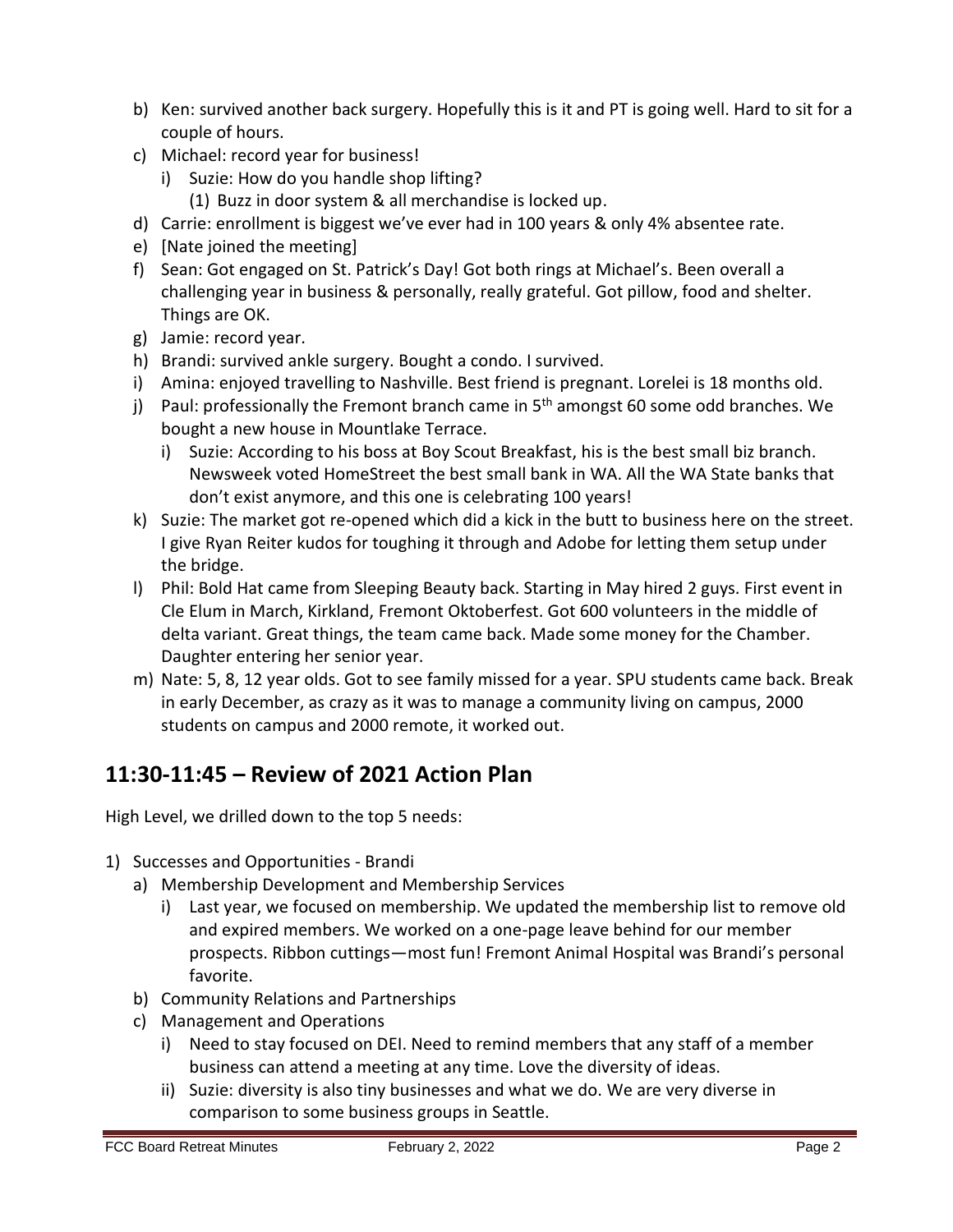- iii) Committees: DEI committee, membership committee needs to be formed. Everyone on the board is a member of that.
- d) Marketing and Tourism
	- i) Great to see a lot more businesses open up. Sidewalk cafes. Would love to make them more permanent without being too costly. Nice to see more action in the neighborhood. Nights are getting busier. Dreamland is trying to do special gatherings and bring new crowds in. Installed a rock wall & cave. Carnelian Bay with its own menu. Every Saturday—Drag Brunch
		- (1) Dreamland (and Stampede) not a member. Suzie will pay for them this year. Suzie gives them huge kudos for pushing through regardless of COVID. They could have walked away.
- e) Advocacy and Government Relations
	- i) Lost opportunity—getting testimonials from grant recipients. Going forward, let's try to get more of these.
	- ii) Always being plugged in with the City Council, SPUtilities, SPD, SPUniversity, SCL, etc.
		- (1) Suzie: SPUtilities around the corner is working with us. The concrete strike has slowed things down. We've never had such close working relationships since we redid the Fremont Bridge! One thing we can do, is send folks up 39<sup>th</sup> Street & drive through on Phinney or Fremont Ave.
		- (2) Brandi says the usual route is not a problem.
		- (3) Suzie: The bad backup is East to West 4-6 in the evening. On the other hand, the ones coming from West to East can dodge up 39<sup>th</sup>, so it's not so bad.
		- (4) Phil: They were super helpful with the Fremont Fair.
	- iii) Suzie is on the transit committees and is helping guide things! Working with the Chamber & the Council, etc.
- 2) This brings up the value of the Chamber!

### **11:45-1:00 – Establish 2022 Action Plan**

Goal is to keep it simple! Know our limitations. Stay within these 5 topics. No bad ideas. All ideas will be listened to.

- 1) Budget, Management and Operations Phil
	- a) 2021 Budget v Actuals. Quick overview narration: When we put the 2021 budget together, we were super conservative. We planned for a \$48k loss. With \$90k in reserves, we felt comfortable with that. We knew we couldn't do meetings, but we continued as an organization. The end result of the year, we netted \$23k. First time we've netted this amount in 4-5 years! In 2019, we had \$133k in reserves. Then the plan was how to use any moneys on top of that. We did a great job of funding non-profits in the neighborhood but weren't mindful of ourselves. Pandemic, we survived, we managed \$65k in local grants. In 2021, we didn't plan on Oktoberfest (\$21k income). Membership at \$47,544. Even that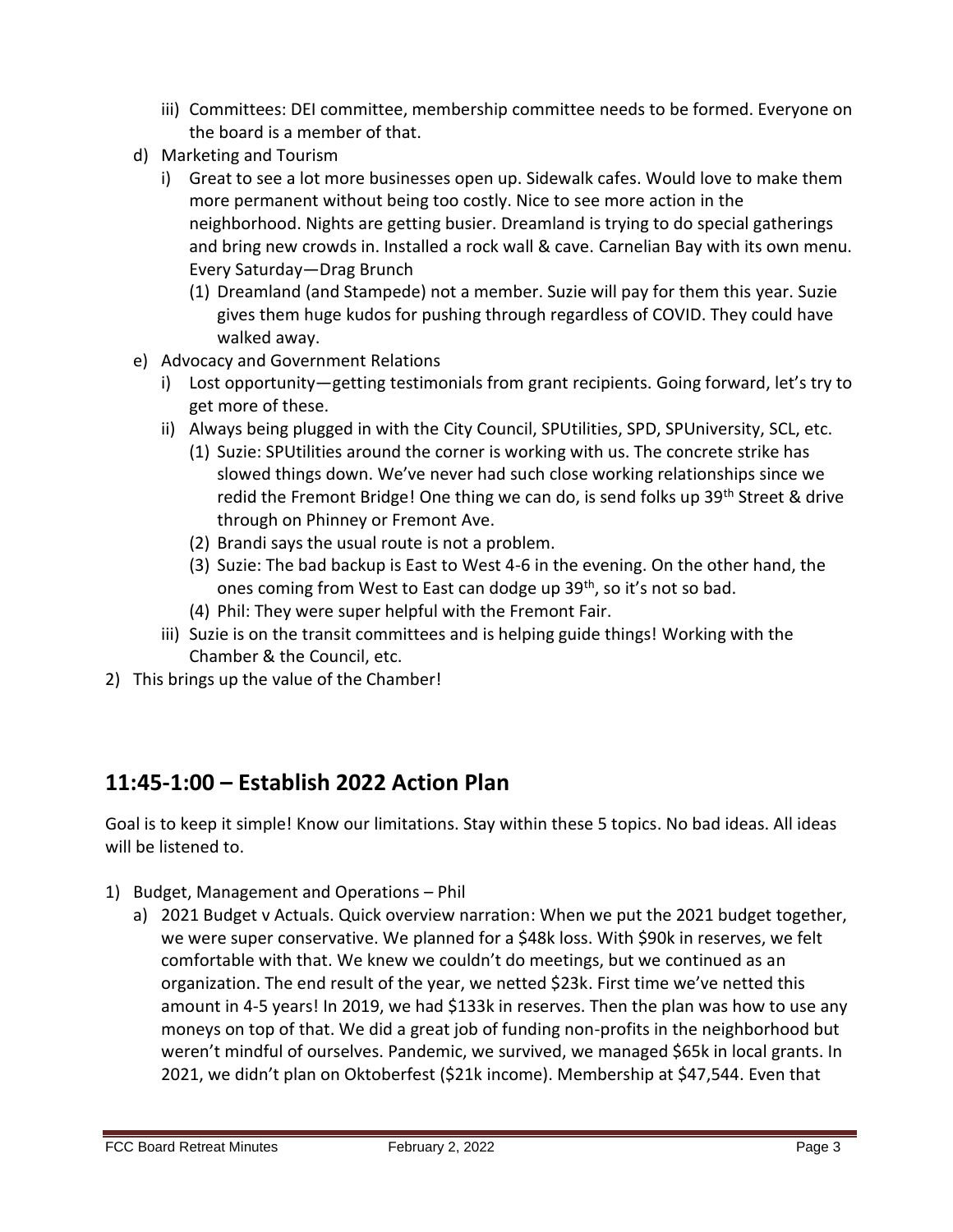number is higher than our membership number in 2019--\$38k, 2021: \$47k. Some members could step up and did, some couldn't or went out of business.

- b) In 2021, we profited \$23k. Right now, in our reserves, we have \$84k. A difference of \$30k that we've gone through since the pandemic started. We were going to use it all, if we had to. There are so many non-profits and businesses and chambers that are not with us.
- c) For 2022, we do have a budget put together: membership numbers & meetings super conservative again. Put some money info the Fremont Fair & a conservative number for Oktoberfest. Numbers just shared conservatively, we budgeted \$80k. Revenue, we'd make \$80k (lowered by \$20k) Added 3% for expenses. Caroline has managed office software well. We're projecting to make around \$14k. Staff are independent contractors. Caroline & Whitney worked great together. We paid Marketing Membership \$32k. If we had \$30k, we could attract an Executive Director. Brandi has been doing much of the work an ED would handle. When Jessica Vets left, we were going to give 6 months. Then we got Whitney and she was great. When she left, it got really challenging. With thoughtful questioning, we could hire someone and actually take on many of the initiatives we have on our plate. This is a super conservative budget, so if everything comes back, ED would allow membership to grow, events to happen. NERF grant which Caroline will manage, which will pull her away from membership. Hire an ED at \$65k.
- d) Anquida: we don't have a Whitney problem; we need two positions. You combine a lot of duties and marketing. But they are two different things. But she did two different jobs without complaining. A lot of things were shared. That one person in Marketing had a lot of duties, too. When it's not clear and everything else is added, if that person isn't organized, they can't succeed in that role.
- e) Brandi: Agreed! With an ED role, we would be combining these roles and defining them very clearly. The ED has an administrator. That's unusual, so that gives the ED the chance to work more towards marketing. Still need someone to handle the programming. The ED will be programming, marketing and events.
- f) Phil: To explain the position better: Caroline's duties are back of house—membership renewal, understanding their needs. Marketing/Membership role—Ken handled events.
- g) Anquida: doesn't want to miss discussing this further. Has seen the burn out!
- h) Brandi moved the detailed ED discussion to the Parking Lot
- i) Phil: Executive Director—We have the opportunity to hire a contractor. If need be, though, we have the funds and the bookkeeper to the position be an employee.
	- i) Increase our bottom line by \$30k. Even if we brought on an ED, we'll have the revenues to do this and move everything forward.
	- ii) Looking for an ED who takes on a good-sized job, working for themselves, setting their own hours. But board doesn't not manage them. We need a Whitney person who wants to do the bigger job.
- j) Ken found Whitney. Please find us a Whitney 2.0!
- k) **Action Item:** Ask the West Seattle Board how they handle the independent contractor aspect.
- l) We'll delve into this role deeper and explore the personality that is needed, etc.
- m) Ken: Important to not make the role too big. Refine the scope to ensure we focus on membership development and marketing.
- n) Suzie: With admin broken out, that's how you keep the role not an employee.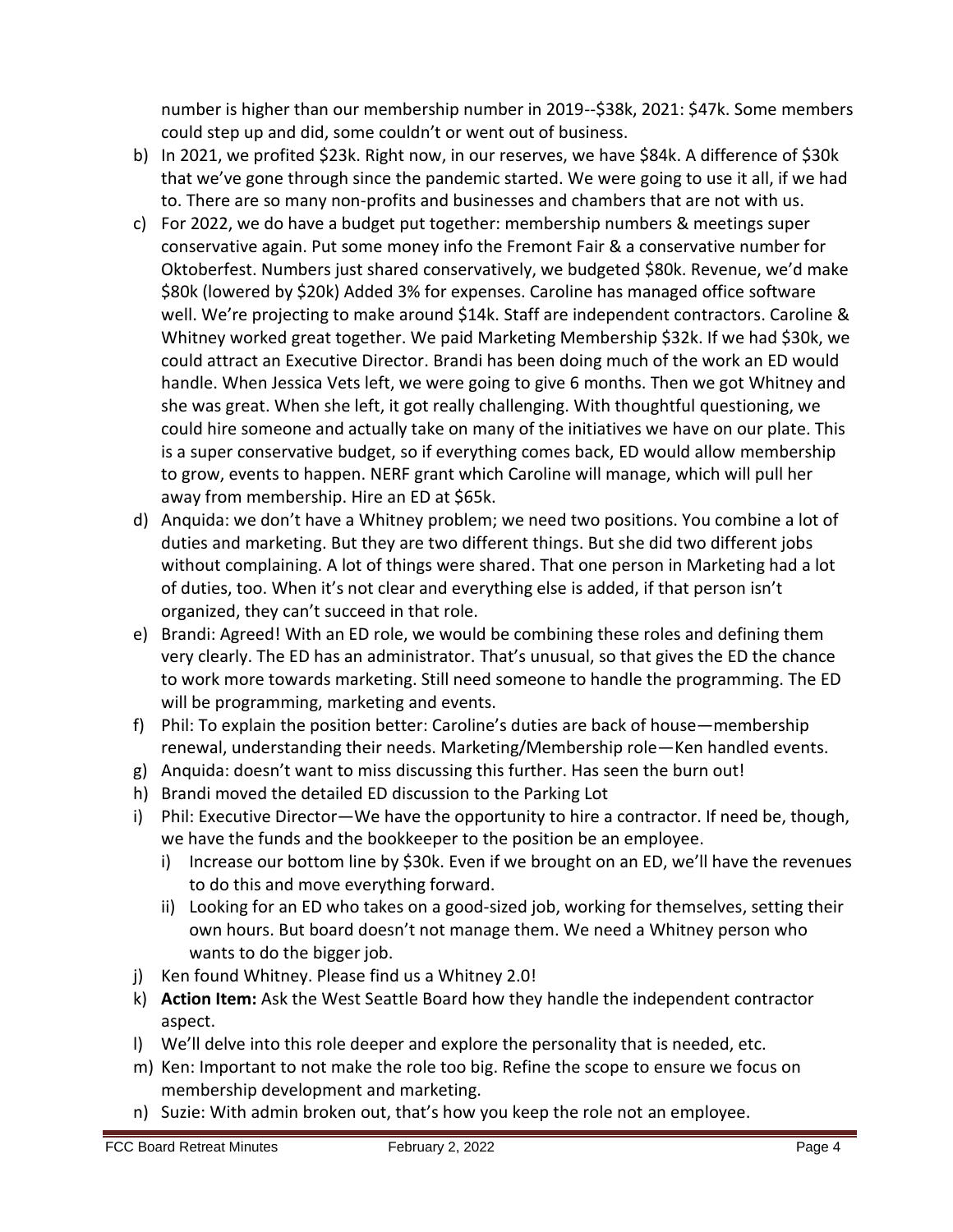- o) Ken: If we promote this as a full-time gig, the person won't have the ability to work elsewhere. We don't want to get into unemployment compensation. Don't want to get in a legal situation we can't handle.
- p) [Have the employment laws changed with COVID and the gig economy?]
- q) Hours are adjustable which helps a lot.
- 2) Membership Development and Membership Services Caroline
	- a) Caroline presented overview of need to migrate to a new member management program.
	- b) Review and create strategies for membership campaigns Caroline
	- c) Caroline: See page 5 of Admin report. \$2,570 of "Terminates".
		- i) Phil: Board could choose to help follow up with these businesses and try to get them to renew.
		- ii) Discretion to fund businesses who don't want to renew with funds from Center of the Universe Relief Fund.
		- iii) **Action Item**: Caroline: Send names to EB for review.
	- d) Membership Numbers: Page 5 of Caroline's Report—membership goals. Clearly, adding higher level memberships is best. Bread & butter is shining star. Looking at adding just 20 new members. But that's a BIG job. Renewing members is Caroline's job—it's slipping.
		- i) Suzie: bring in new folks. That's how they know what's going on, neighbors, policing. This is the way to get going. There will be 20 of those folks around if we touch them nicely.
		- ii) Jamie: Do we have a list of all these folks?
		- iii) Phil: we have a lot of data.
		- iv) Jamie: access to that list?
	- e) Video interviews with businesses—The Meraki Agency prepared to donate 2–3-minute video in exchange for membership – Caroline
		- i) Should get Marketing Committee to figure out what we want.
		- ii) Carrie: highlight premier members & long-term members.
		- iii) Suzie: video that had her for HomeStreet.
- 3) Suzie gave overview of North Central Chamber (Wallingford, GL & Fremont) and the split into 3. Merger would be a great idea. We have so much in common. Waiting to hear from Jim Bentley, past president of Wallingford. Suzie is running into this with Rotary Clubs.

Brandi updated agenda & split this section to go after lunch.

- a) Programming Brandi
- b) Seeing low attendance. How should we move forward with this? We need to strategize. If we had an ED, this is something they would work on. But we don't have that right now.
- c) See Programming Planning 2022 sheet.
- d) Phil: Consolidate and do quarterly meetings. That would be next step of ED. You're always hustling. Ken did a great job! Picnic on the Dock/Candidate Event was huge this year! Have our COVID plan in place but move to a quarterly in-person gathering program plan.
	- i) Suzie: Award Ceremony has to be in person.
	- ii) Phil: This board could pull the Award Ceremony together. Do something in Summer near the Fair.
	- iii) Maritime in September. That will work again. Ken took that on and did a great job!
	- iv) For 2022, looking at 3 meetings.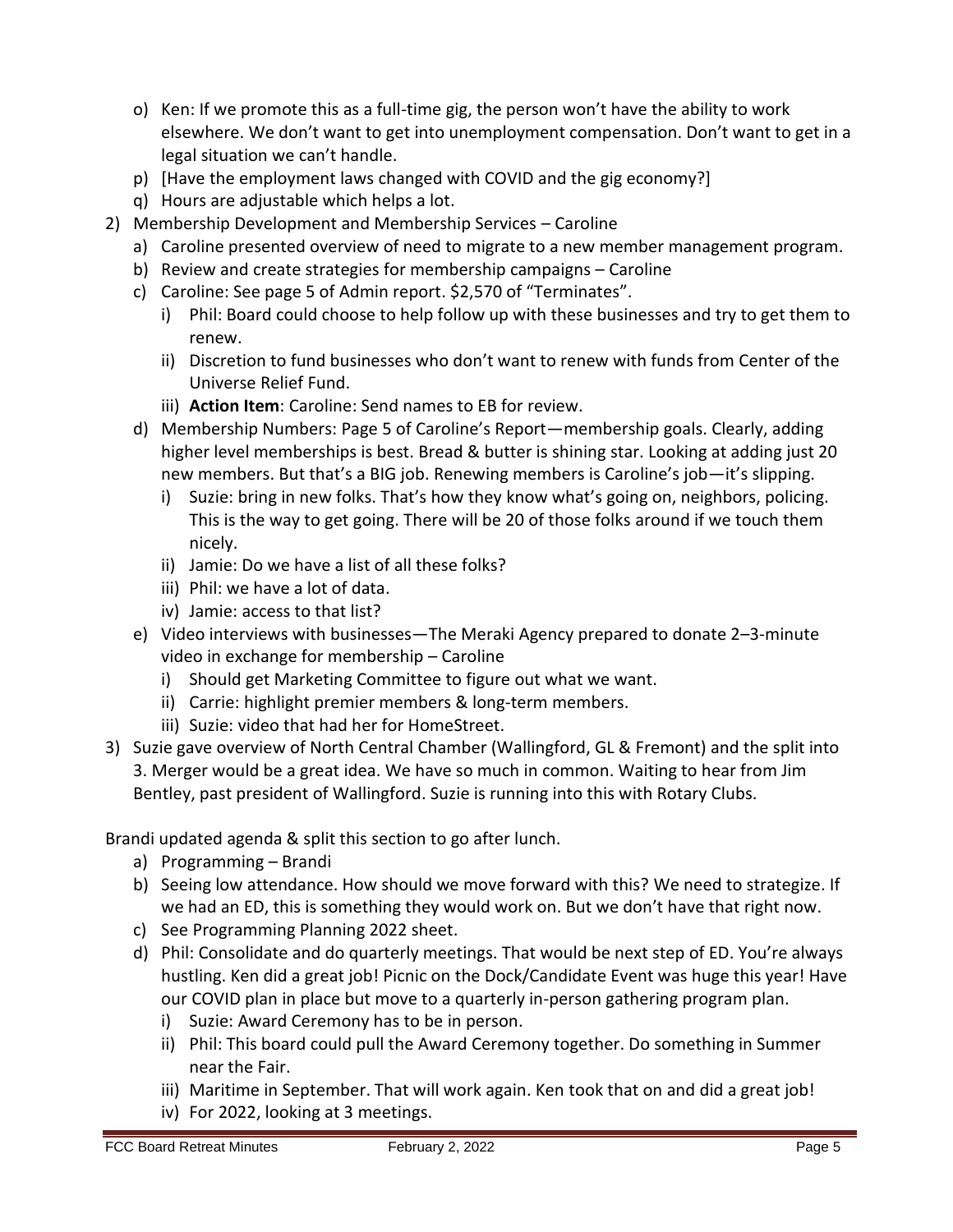- v) Suzie: If we do the Awards in March. Schedule it for a cocktail thing. We could do that at Dreamland with food and beverage. And be out there on their new tiki deck and do our awards thing there. We need to get them on their back legs.
- vi) Jamie: Comedy Sports—look at him for events stuff—he'd be great.
- vii) Phil: Between Awards & Maritime, what is meaningful to our membership? Phil himself is just head down. Our neighborhood is getting broken into all the time. What are the 2 things we want to hold up to say we care? The shoplifting thing was great.
- viii)Brandi: Most important about their social media as much as getting broken into.
- ix) Jamie: does a street market in Georgetown. Police officers at every meeting. How to handle certain things. Police can't respond—how to de-escalate things training.
- x) Suzie: We handed that over to NPAC—North Precinct Advisory Council, first Wed, 7pm, Zoom.
- xi) **Action Item**: Brandi: need to have someone on this board bring that info back.
- xii) Suzie: We leave NSIA to represent industry—we don't do that ourselves. Last night we had a Fremont Safety meeting with police officer & crime watch with Rotary.
- xiii)Jamie: Nice to hear those updates. It would be great to know the Chamber is monitoring those things.
- xiv)Brandi: mtg with Strauss, Ballard Alliance, SPD. Reached out to Sara about it. She has info. Got some good info from the call with Strauss. We have our Crime Prevention coordinator who will come out and do a security review. We'll put this info in the newsletter—a Safety Bulletin (**Action Item**).
- xv) **Action Item**: Suzie: Laura Corvi will do something with their community council. She's got the QA Chamber on it and wants us on it, too, to share info.
- xvi)Jamie: Also on Ballard Alliance committee
- xvii) Brandi: Doing this together. CM's time is tight. We want the SPD on the street not on phone calls. **Action Item**: Brandi will reach out to QA & Jim at Wallingford.
- xviii) Suzie: Peterson wants to meet with businesses on that side of Aurora. Supposedly Aurora is the dividing line for the Chambers. We all share the N Precinct. N Precinct is the biggest, and the most understaffed.
- xix)Phil: Could we do a State of the Community? Make it a marketing thing. How to celebrate the community? How do you celebrate as retail core and use the Fair or these programs. How to celebrate Fremont? Maybe the Awards one is fun.
- xx) Suzie: Awards one in March is the one:
- xxi)Phil: how to use the Fair and hand out Awards. And what's going on in the community. Lots of folks work in the town and don't know about our events. It would be great to have the education piece and awareness of what you can do. How to de-escalate? Mask or no mask? Bring back Community. June—education how to take care of your business? And Maritime piece.
- xxii) Brandi: Happy to promote anything other Chambers are doing.
- xxiii) Suzie: Chambers are dying.
- xxiv) Jamie: What does the Board do for those businesses?
- xxv) Suzie: We don't tax them! BIA's tax the businesses. We don't run a staff that provides services that should come from the City for free.
- xxvi) Jamie: But what do WE do?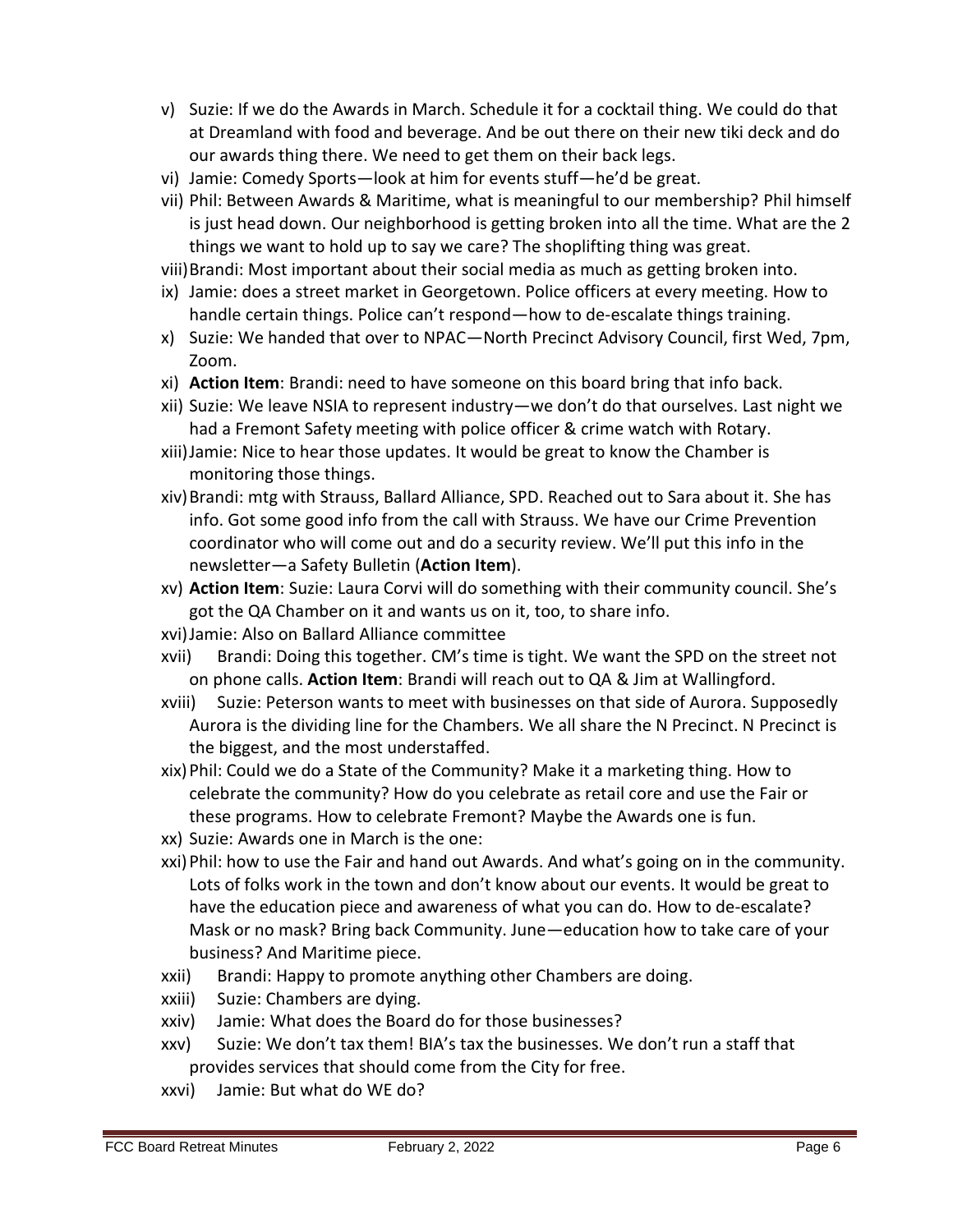- xxvii) Suzie: We relate to one another, we negotiate with the City. We put art out for the City. Permit is free now, thanks to us! This is the kind of thing we do.
- xxviii) Jamie: For \$160 you get all these little things. We need to revise that list.
- xxix) Phil: We have our Value Proposition. Why \$160 is worth it. It's been hard to do that enrollment/conversion. There are so many fun tools. Lots of email templates. It's all in our arsenal. We need to get it out there.
- xxx) Suzie: Fremont starts things. We are the only community that painted our bridge. Lots of art. And the people get each other. Vibrant community. Together with school, PCC.
- xxxi) Phil: really appreciate having you (Jamie) on the board! I've been here for 25 years. We started Oktoberfest here. We took over the Fremont Fair.
- xxxii) Jamie: been here 14 years.
- xxxiii) Phil: 3 things: What's the value prop of why to be a member? If we can pop our head up other than keeping our doors open. What's the value of \$160.

## **1:00-1:30 – Lunch Break**

1:00pm—LUNCH BREAK Resumed at 1:36pm

- 4) Community Relations and Partnerships Brandi
	- a) Partnering with different chambers, BIA, etc. so we can talk about the big issues, public safety. It's not just happening here, but everywhere. Disseminating out to our membership & inviting them in to converse. No one joined. How do we get this information out?
	- b) Always trying to figure out how to do the best for the community. Grants with Leo & Caroline over the last few years adding up to around \$150k.
	- c) Grants Caroline
		- i) See page 1 of Caroline's report for NERF Grant updates. See also PDF's to be sent subsequent to this meeting.
	- d) Walking Guide digitization: Caroline proposes Culture foundry updates the Get Here map on our home page.
		- i) Phil: Looking for sponsors. Likes Caroline's proposal but has another idea. Fremont Solstice Art Week—used the Art Walk Map.
	- e) WG Digitization—parking lot.
	- f) Arts Fund, \$7k
		- i) Stephen wants to put it in a separate Money Market and Phil agreed.
		- ii) Goal is not to do \$150 art grants. We want it to grow so we can do something bigger. As we look at events coming back, if an org comes to us to do something cool, long term, we need to put on a plan.
		- iii) Brandi: use QR codes on HM to help fund that piece of art.
		- iv) Phil: Now that the fund is big enough, how do we distribute the funds. Fair & equitable.
		- v) Suzie: any chance of reimbursing Suzie for painting the Rocket? Doesn't feel it was fairly handled. Said the Arts Fund would be used to paint the rocket, Suzie got it done, and now there is no reimbursement, and she is not happy about not being reimbursed.
		- vi) Phil: we've got a plan.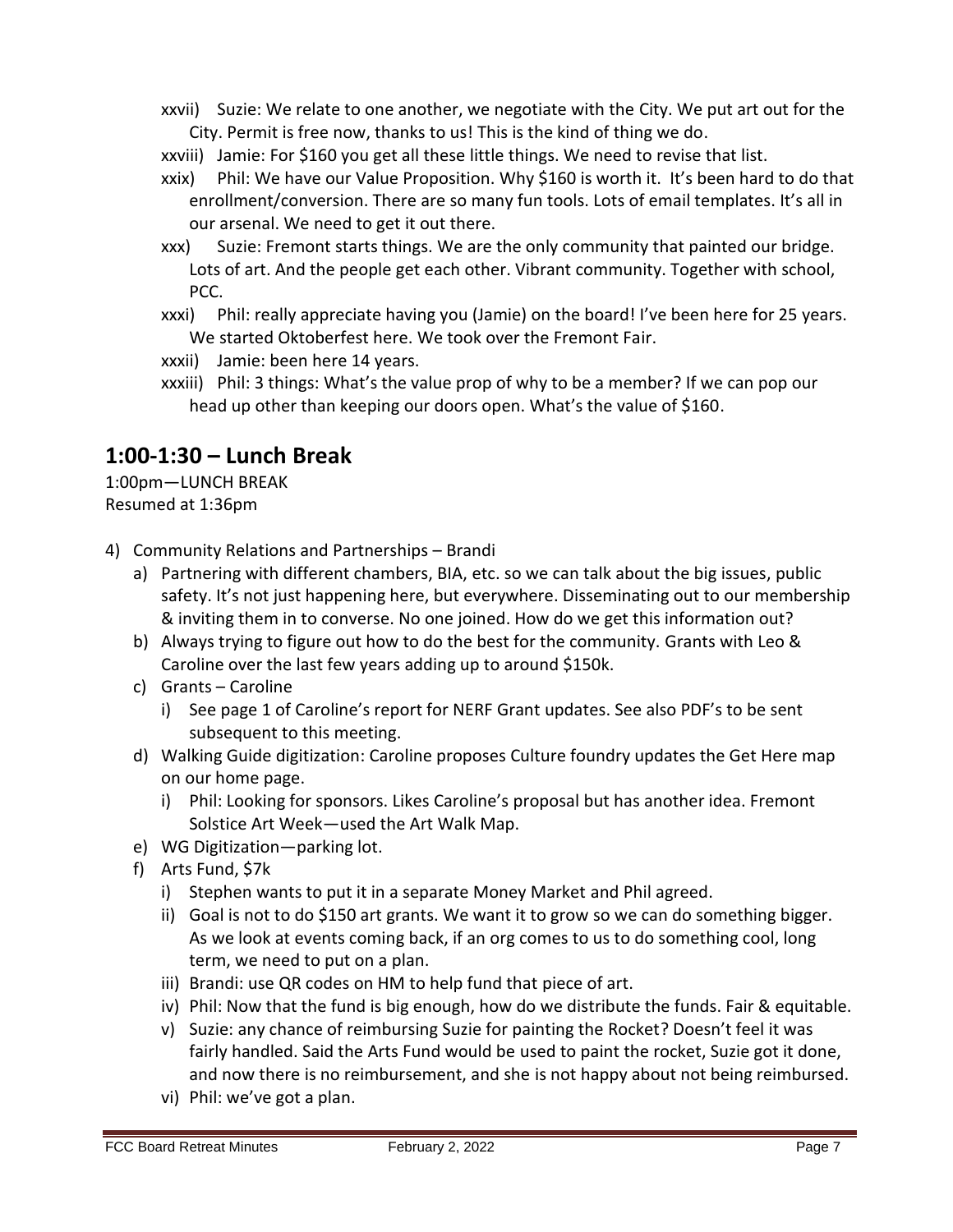- vii) Suzie: on his dying bed, Rodman got Suzie to promise to take care of Rapunzel. We could lose our art if we don't move faster to take care of them.
- 5) Marketing and Tourism Phil
	- a) Phil: Bold Hat loves working on Fremont events. It's where we started. Grateful to Fremont Dock for help (getting the key to turn on water.) Finds things people have been doing for a year.
	- b) Fremont Fair and Oktoberfest
		- i) It's so big and so old. Had some contractual obligations with Jack Daniels and got one of the murals (the big Fremont sign) done. Collaborating with the FAC, got a lot of artwork done. Changed it into a week-long promotion.
		- ii) Looking at 2022, our goal is to continue that. Fremont Fair on Solstice Weekend (17, 18, 19). Then Art week will follow through the  $27<sup>th</sup>$  ending with Fremont Sunday Market. Initiating this thing they do in Chelan, a button promotion. Buy a button, make a contribution to the event. Then the button gets you free stuff and discounts. Supports local businesses who participate. The Art Week Walking Guide was similar (sponsored by Jack Daniels.) Amazon has become the presenting sponsor of the Fremont Fair. Allows FF to come back stronger financially. Signed on for 3 years. Marketing around that is not about Amazon presenting FF! People we're dealing with at Amazon are super nice and they want art & music to come back.
		- iii) King County gave out \$2M in grants. FF got a grant for \$20k, Moisture Fest got a grant. Oktoberfest got a grant. However, everyone sent the same grant info to the FAC, and they did not fill it out. So, Phil talked to Maque. They don't have the energy, volunteers, etc. What do we do? There's a board meeting to try and get things going. Brandi donated some \$\$ through Adobe. They will decide March 1 if they are going to do a parade. They liked the making of art last year. The parade is a Seattle institution! If they don't want to, we can do it. Phil will report back on what's happening with the parade. The challenge is, we say, let us help you, and they say with what? Risk—Peter Toms gets on call and says it's over. Hoping that doesn't say that. The parade is a draw. Phil is saying "We will have a parade." Either with FAC, or with other folks.
		- iv) Suzie: Will they let it go?
		- v) Phil: Not an issue—we can easily do a parade. But has to be decided now, so we are certain of getting the permit.
		- vi) We can get art cars in the parade, Alaska Airlines marching band. The vibe and intention and philosophy is a mainstay and needs to be kept. If you can do it, great. Otherwise, get out of the way for someone else to do it. They may be happy not to have to run it, then they can just do art.
	- c) Amina—still concerned about the Chamber not paying Suzie back.
		- i) Phil: We can say the \$7k should go to pay Suzie back. We could vote for that right now. that's our biggest marketing piece. Finishing it off is covered under the NERF Grant.
		- ii) Amina: now I hear there's going to be something.
		- iii) Suzie: We got it done because the opportunity came up and she grabbed it.
		- iv) Phil: Looking for an application process and this is what you want to fund it for. We have an intention to do that. Is \$6k enough now?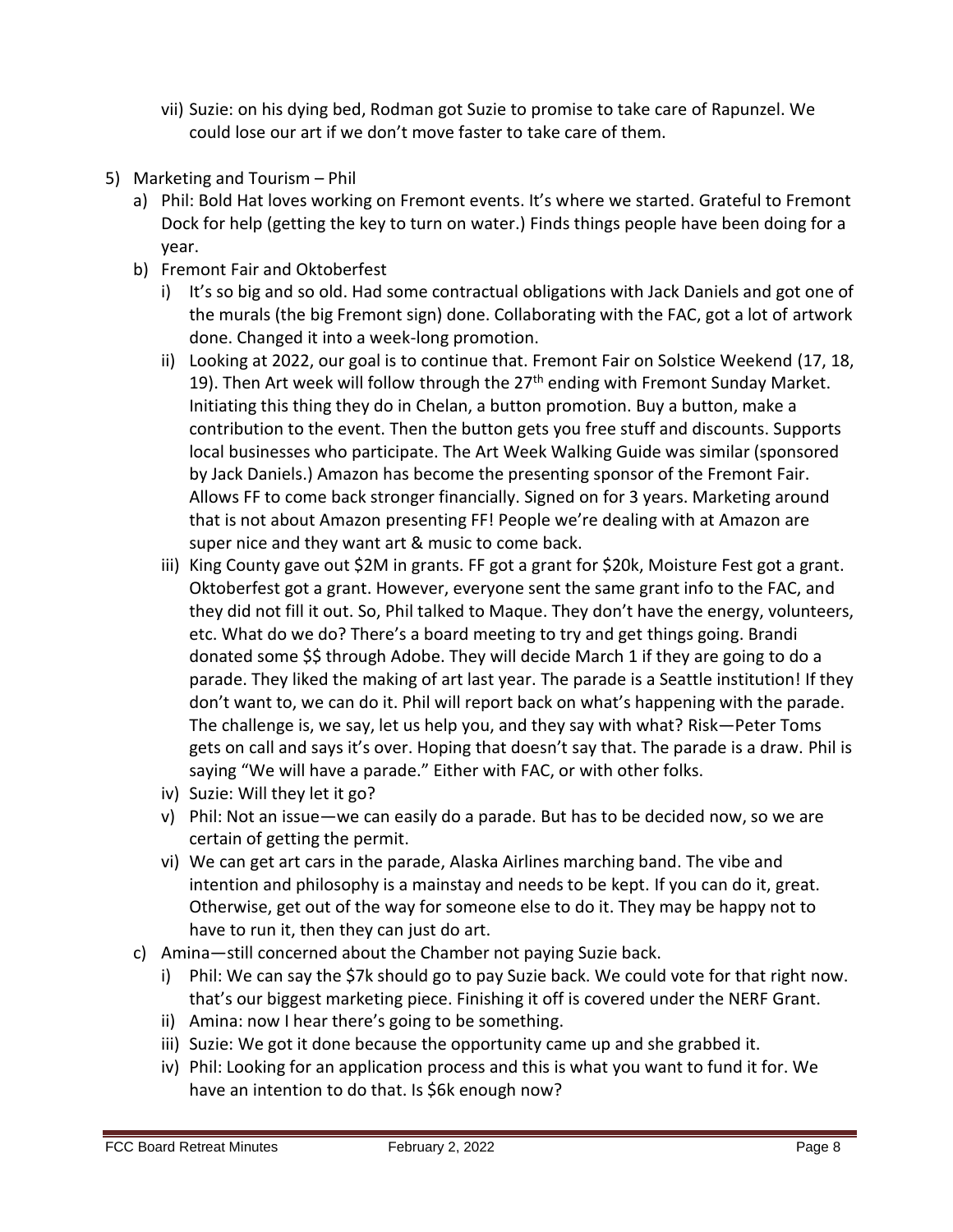- v) Amina: It doesn't have to be now, now. I was hearing it might happen somewhere in the future, put it on the Parking Lot of Issues.
- vi) Suzie: Still has a bill on the table to cover some part of the Rocket.
- vii) Suzie: It would be like a gift to get the parade. FAC doesn't have the wherewithal to put it on. And we could have words! 40<sup>th</sup> Anniversary!
- viii) Phil: This board—if there's an opportunity, if the parade comes our way to be stewards of the parade, to keep its mission, make it sustainable, the route could be different, not extend it so far. Consider the reverse direction starting at Stone Way into Fremont. Originally it started at BF Day and brought you to the Fair. As a unified voice, if they don't want to it, we can.
- ix) Caroline: Do we need to pass a resolution?
- x) Phil: No, we just need to agree to explore it. Maque "I'm 75 years old, I don't want to do this anymore!" The joy of the Arts Council is the art.
- xi) Jamie: It doesn't help his business because all folks do is drink, they don't shop.
- xii) Phil: It puts Fremont on the map!
- xiii)Suzie: Fremont Revitalization Study from 1990: we had 175 questionnaires. Overwhelmingly those folks were coming back to Fremont.
- xiv)Suzie: Businesses: if you want to be closed, be closed!
- d) Phil: Oktoberfest: business as usual. Biggest microbrew festival in the NW. Amina & Phil are neighbor relations, but Brandi will deal with Katrina Eileen.
	- i) What is going on with the Triangle lot?
	- ii) Suzie: 3-story building going up that will be worth \$14M
- e) Phil: Fremont Fair is welcome mat for Fremont. It pays us to promote it. Oktoberfest if fundraiser for the Chamber and makes anywhere from \$20-40k for the Chamber. I'm honored to do it. Neighborhoods would kill for what we have here. We're going to keep it going.
- f) 2022 event forecast 40th anniversary
	- i) What is the plan to drive our  $40<sup>th</sup>$  home? It's the whole year. How are we going to promote this?
	- ii) Trivia: Phil & Suzie used to fold the newsletter to mail it out. Please visit the link and fill out the trivia form.
	- iii) Paul: ArtFx guy knows a lot.
	- iv) Phil: Lets focus on Art, Keep Fremont Funky—nice branding, come up with a logo. It's a very internal celebration. Alaska Airlines turned 50, HomeStreet 100, State Farm 100. The Chamber is always in our marketing plans. We'll add the  $40<sup>th</sup>$  to it. As far as a group, the marketing committee can come up with something.
	- v) Phil: the graphic designer that does our stuff can do something.
	- vi) Suzie: Want the Walking Guide to come out in the Spring. If we do anything, share the art, pop up the new Art Catalogue. Suzie was there to bring 186 possible businesses together. We met at Kings Row on Stone Way in 1982. It was to bring us together over a public safety issue. We come together because we have a fair, Oktoberfest, and because we share this need.
	- vii) Phil: It was shootings and biker bars. Those 25 people made what Fremont is today!
	- viii)Suzie: 9 bars that sold more drugs than beer. Dunn Lumber and Frankl's Hidden Harbor. Jim Daly. We all came together at Fremont!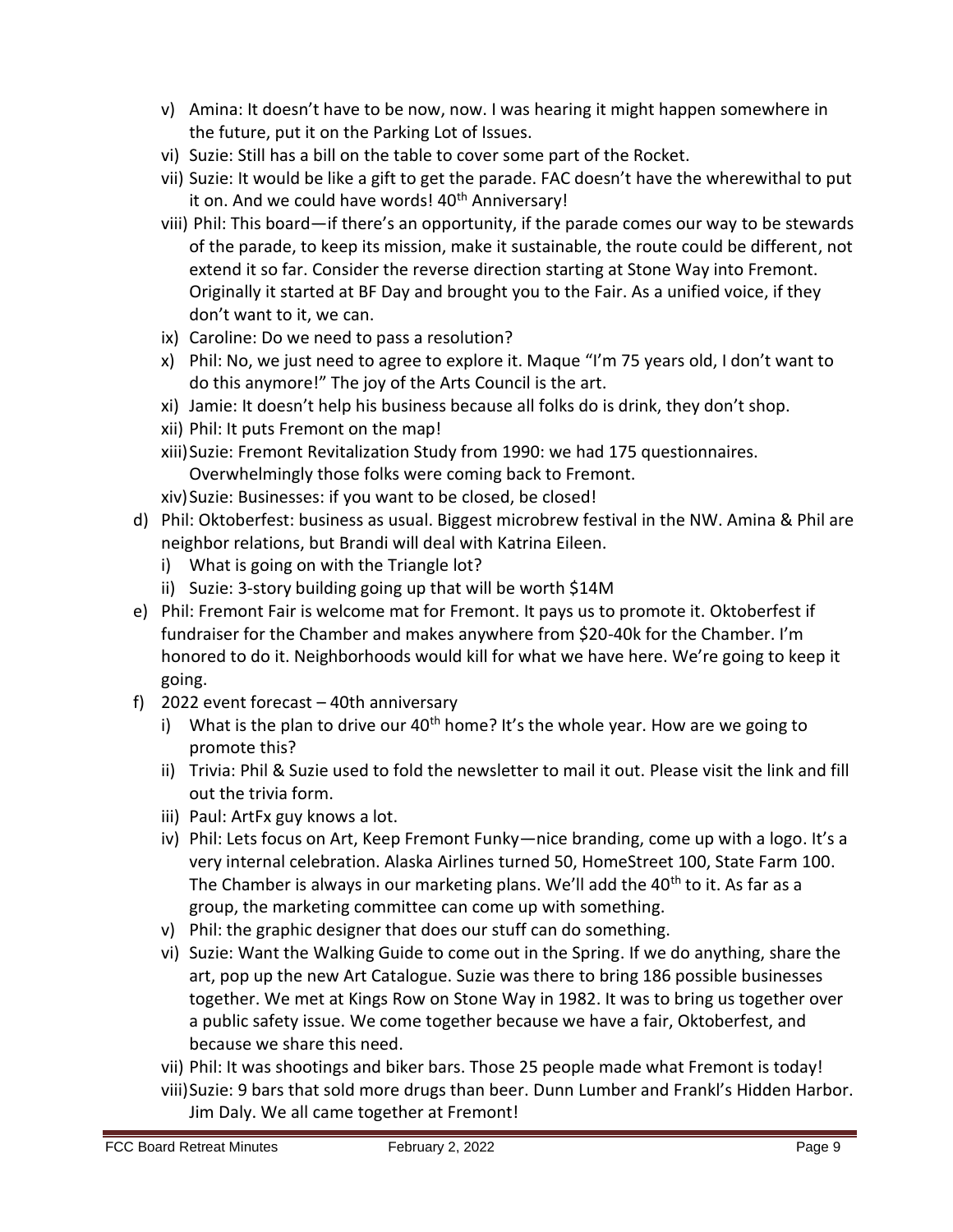- ix) Ken: Do a quick video interview with you on Zoom on how you organized it!
- 6) Advocacy and Government Relations Brandi
	- a) Security & Crime
	- b) Route 40
		- i) Always still in touch with council members, the mayor, SPU, SDOT. Working right now on safety and crime. Also, on Route 40. Eugene Wasserman, Mike, and Ken are working on these.
		- ii) Suzie: Route 40 definitely effects things. Something about Adobe becoming nonconforming. They want to change things where the station comes in. They want to change the zoning. Durkan's office: Let's study it. Suzie went to many meetings. They didn't look at us at all. What they looked at in Georgetown was true, but they didn't look at us at all. Don't be surprised if you hear stuff about zoning.
		- iii) Phil: this  $5<sup>th</sup>$  pillar of our chamber board—we have to be very active.
		- iv) Suzie: I'll yell when I need help. We haven't won anything on Route 40 nor security or crime. We have an EIS coming in April, and we have to oppose it. We have John Houlihan as one of our members. He's advising NSIA so they are not being caught unawares.
		- v) Brandi: This would be great to have a one-sheet to hand. Café Con Todo didn't know anything about Route 40.
		- vi) Suzie: No question that we all need to respond to Route 40. Everyone thinks its good, but it isn't. We can't move trucks through here.
		- vii) Brandi: Café Con Todo sees one bus an hour.
		- viii)Suzie: What they don't get downtown is that our streets contour and the lanes aren't as wide. Look what they did in front of PCC. It's worse. We allowed the one way, but it's too narrow. Once the trucks struggle with it, they won't come back.
		- ix) Ken: The mayor has made two solid appointments to OED. Would be interested. John Purshak, a labor guy, very strong about maritime. Would be cool to invite them with NSIA & Ballard Alliance & share concerns. Get Eugene to pull something together.
		- x) Phil: programs: do we need to help with this stuff? Promote, Advocacy all with their own ebb & flow. No politicians.
		- xi) Brandi: We'd invite our members to whatever Eugene puts together.
		- xii) Suzie: All bridges have work orders, but we got it done! There are no plans for the other bridges!
		- xiii)Phil: I look to Suzie & Ken. How do we like our new government?
		- xiv)Suzie: Read Sarah Nelson's first newsletter. Get Dan Strauss's newsletter. He's getting better. And get Alex Pederson's. Those are the folks we have to listen to. Also, Ann Davison. She's trying to find more prosecuting (10) attorneys. The City Council has cut the budget for. A mayor who has said: I need to hear from you! Glad you're there, Bruce, what will you do for us.

# **1:30-2:30 – Board Membership**